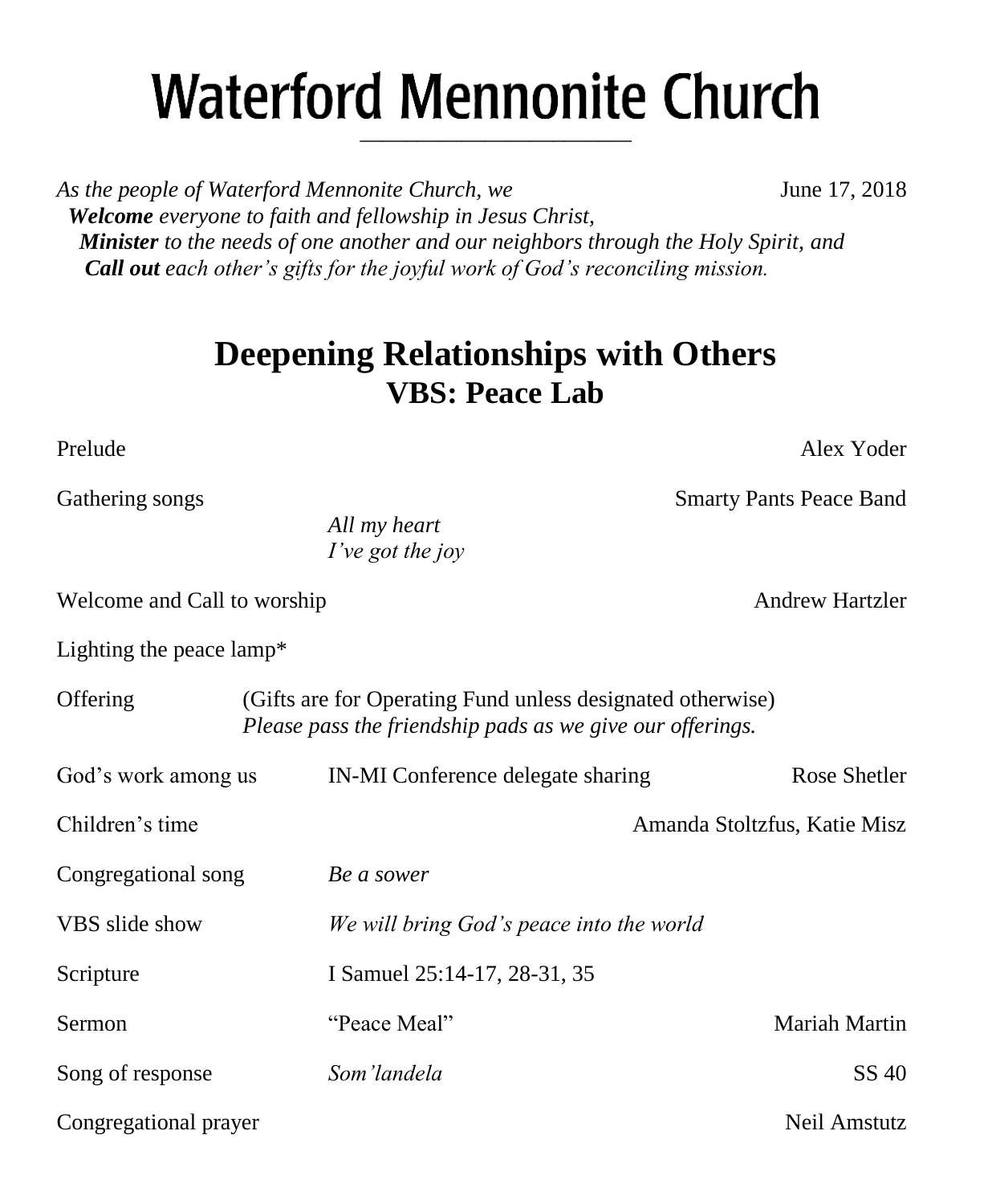#### Benediction

#### Sending song *Peace before us* SS 16

H = *Hymnal: A Worship Book*; SJ = *Sing the Journey; SS = Sing the Story*

\*We light the peace lamp every Sunday to lament all unnecessary and violent loss of life around the world.

#### **Living Stream Worship: The services are live streamed at** [www.waterfordchurch.org](http://www.waterfordchurch.org/)

#### **Welcome Guests**

Large print copies of the bulletin and the hymnal and hearing aid systems are available from the ushers. Sermon boards for children are available at the back door; please pick one up as you enter. You are invited to bring infants through age two children to the nursery. Pick up the newsletter, *Buzz,* from the welcome kiosk in the foyer.

## **Welcome Team**

| Greeter/Hosts  | Dave & Karen Hostetler; Dave & Marge Gingerich                       |
|----------------|----------------------------------------------------------------------|
| <b>Ushers</b>  | Byron Yoder, Joanna Yoder, Ken Otto, Don Miller                      |
| <b>Nursery</b> | Alan & Lyz Zimmerman (Worship); Lori Judson, Denise Diener (Nurture) |
| Audiovisual    | Bob Hochstedler, Colin Berkey                                        |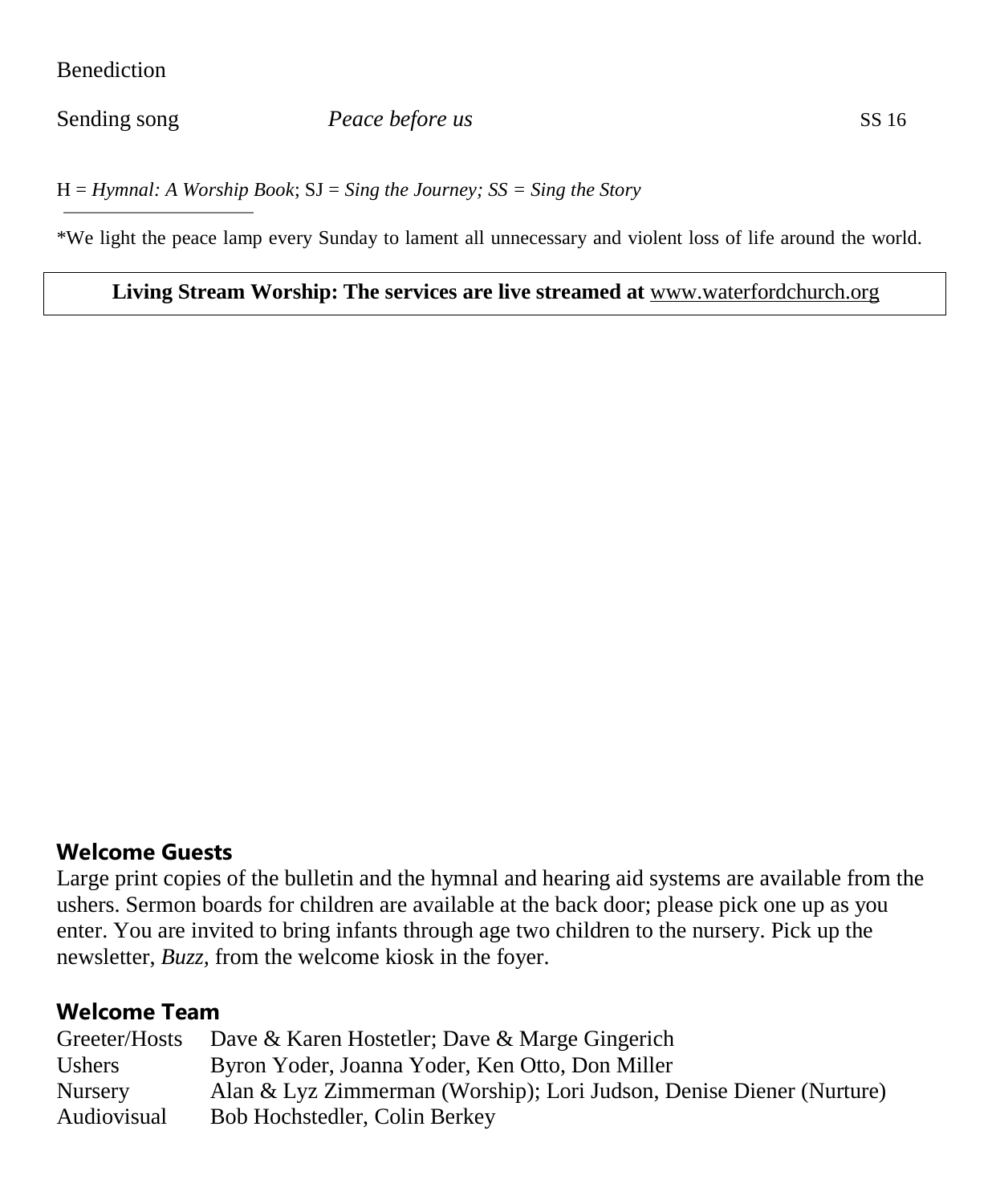# **Prayers for Brothers and Sisters**

*Thanks for the new life of Beckett Replogle*, born Thursday, June 7 to Todd and Jill Replogle, on big sister Brynn's 6th birthday.

*Darlene Miller and her family* as they unexpectedly adjust to life without husband and father, Dale.

*Laura Schlabach of Mennonite Mission Network* as she transitions into the interim executive director's role with JCS, the consortium of mission agencies through which Mennonite Mission Network serves in Mongolia.

Thanks for a *successful and fruitful week of Vacation Bible School* and all those who gave of their time and energy to make it happen.

On this Father's Day *thank God for loving Christian fathers*. May we reach out to those who have not had this privilege.

*Russ Hochstetler, Beth and JD Smucker and their family* returning to daily life without Cathy.

*Félix Pérez Diener* in Guatemala with Goshen College's Study Service Theological Term during the month of June.

Thank you to Loanne Harms for the visuals at the front of the sanctuary during our Deepening Relationships series.